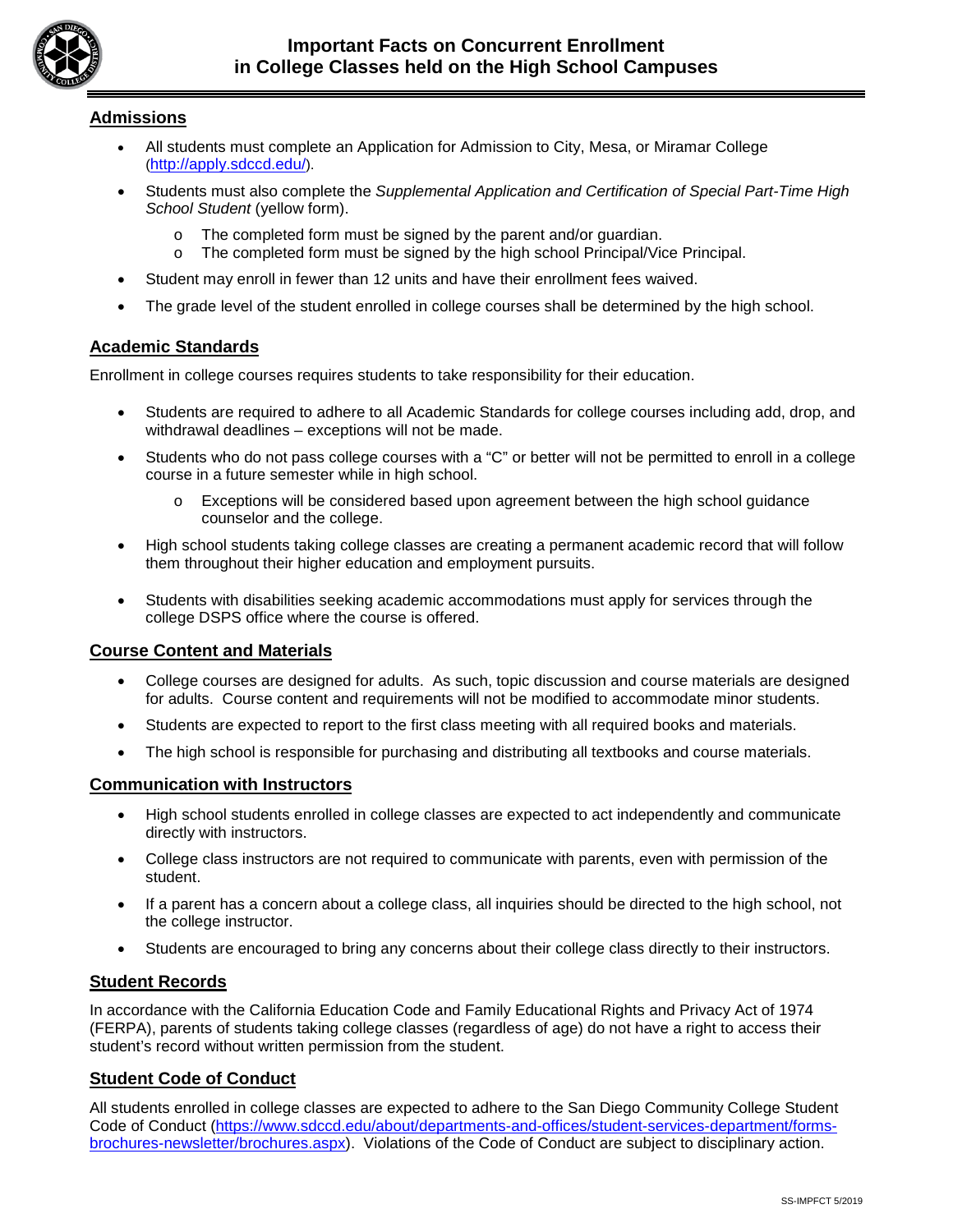

# San Diego Community College District **Supplemental Application and Certification of Special Part-Time High School Student**

| $\Box$ City                                                                                                                     | $\square$ Mesa          | $\Box$ Miramar | $\square$ ECC                                                                                                                         | $\Box$ Fall  | $\Box$ Spring                                                                                                                                                                                                                                                                                                                                                                                                                                                                                                                      | Summer Year: 20    |    |                                                                                                                                                                                                                                |   |                                                                                                                                                                                                                                |  |
|---------------------------------------------------------------------------------------------------------------------------------|-------------------------|----------------|---------------------------------------------------------------------------------------------------------------------------------------|--------------|------------------------------------------------------------------------------------------------------------------------------------------------------------------------------------------------------------------------------------------------------------------------------------------------------------------------------------------------------------------------------------------------------------------------------------------------------------------------------------------------------------------------------------|--------------------|----|--------------------------------------------------------------------------------------------------------------------------------------------------------------------------------------------------------------------------------|---|--------------------------------------------------------------------------------------------------------------------------------------------------------------------------------------------------------------------------------|--|
| Name: $\_\_$                                                                                                                    |                         |                |                                                                                                                                       |              | __ Student ID Number: ___________________                                                                                                                                                                                                                                                                                                                                                                                                                                                                                          |                    |    |                                                                                                                                                                                                                                |   |                                                                                                                                                                                                                                |  |
| Last<br>(PRINT)                                                                                                                 |                         |                | $\overline{First}$                                                                                                                    |              | MI<br>Current Grade Level: __________________________________Expected High School Graduation Date: _________________                                                                                                                                                                                                                                                                                                                                                                                                               |                    |    |                                                                                                                                                                                                                                |   |                                                                                                                                                                                                                                |  |
| <b>Admission Regulations:</b><br>1.<br>2.<br>3.<br>4.<br>college for information.<br>5.<br>6.<br>Admissions Office for details. |                         |                | Students must have completed the 10 <sup>th</sup> grade.<br>Physical education activity classes will not be permitted for enrollment. |              | Students may enroll in fewer than 12 units and have their enrollment fees waived.<br>Partnership agreements may have alternative or other specific enrollment guidelines.<br>High school students must satisfy course prerequisites and eligibility requirements. Proof required – contact the<br>The course must be advanced scholastic or technical (college degree applicable). Contact the college<br>7. Students will be given college credit for all courses. Grades will be part of the student's permanent college record. |                    |    |                                                                                                                                                                                                                                |   |                                                                                                                                                                                                                                |  |
| <b>Academic Standing Rules:</b><br>disqualified.<br>3.                                                                          |                         |                | 8. I have received and read the Important Facts of Concurrent Enrollment.<br>units attempted will not be permitted to re-enroll.      |              | 1. Students must maintain a 2.0 grade point average each semester in all college work.<br>2. Students must not receive a "W", "I" and "NP" in any college semester or the student will be academically<br>A special part-time student whose grade point average falls below a 2.0, or who does not complete 60% of all<br>I have read the Admission Regulations and Academic Standing Rules stated above and understand the                                                                                                        |                    |    |                                                                                                                                                                                                                                |   |                                                                                                                                                                                                                                |  |
| eligibility requirements thereof.                                                                                               |                         |                |                                                                                                                                       |              |                                                                                                                                                                                                                                                                                                                                                                                                                                                                                                                                    |                    |    | Date: the contract of the contract of the contract of the contract of the contract of the contract of the contract of the contract of the contract of the contract of the contract of the contract of the contract of the cont |   |                                                                                                                                                                                                                                |  |
|                                                                                                                                 |                         |                |                                                                                                                                       |              | <b>HIGH SCHOOL CERTIFICATION (to be completed by the high school)</b>                                                                                                                                                                                                                                                                                                                                                                                                                                                              |                    |    |                                                                                                                                                                                                                                |   |                                                                                                                                                                                                                                |  |
| during the:                                                                                                                     |                         |                | work in accordance with California Education Code Section 48800.5.                                                                    |              | my recommendation to attend community college based upon their ability to benefit from advanced scholastic<br>The above student is approved to attend the course listed below with the San Diego Community College District<br>$\Box$ Fall $\Box$ Spring $\Box$ Summer Year: 20                                                                                                                                                                                                                                                    |                    |    |                                                                                                                                                                                                                                |   |                                                                                                                                                                                                                                |  |
| Course                                                                                                                          | <b>Course Reference</b> |                |                                                                                                                                       |              |                                                                                                                                                                                                                                                                                                                                                                                                                                                                                                                                    | <b>Class Meets</b> |    |                                                                                                                                                                                                                                |   |                                                                                                                                                                                                                                |  |
| Number                                                                                                                          | Number (CRN)            |                | Subject Area                                                                                                                          | <b>Units</b> | <b>Hours</b><br>(Begin/End)                                                                                                                                                                                                                                                                                                                                                                                                                                                                                                        | м                  | T. | W<br><b>Th</b>                                                                                                                                                                                                                 | F | S                                                                                                                                                                                                                              |  |
|                                                                                                                                 |                         |                |                                                                                                                                       |              |                                                                                                                                                                                                                                                                                                                                                                                                                                                                                                                                    |                    |    |                                                                                                                                                                                                                                |   |                                                                                                                                                                                                                                |  |
|                                                                                                                                 |                         |                | I certify that the course is not available at the school of attendance.<br>in concurrent summer enrollment at a community college.    |              | I certify that any ADA for this student is claimed in accordance with the law.<br>I certify that in conformity with California Education Code, no more than 5% of this student's class is participating<br>I certify that this student's enrollment is consistent with the admission regulations above.                                                                                                                                                                                                                            |                    |    |                                                                                                                                                                                                                                |   | Date: the contract of the contract of the contract of the contract of the contract of the contract of the contract of the contract of the contract of the contract of the contract of the contract of the contract of the cont |  |

Student's Name (PRINT): Student ID Number:

Student's Name (PRINT):

Student ID Number: